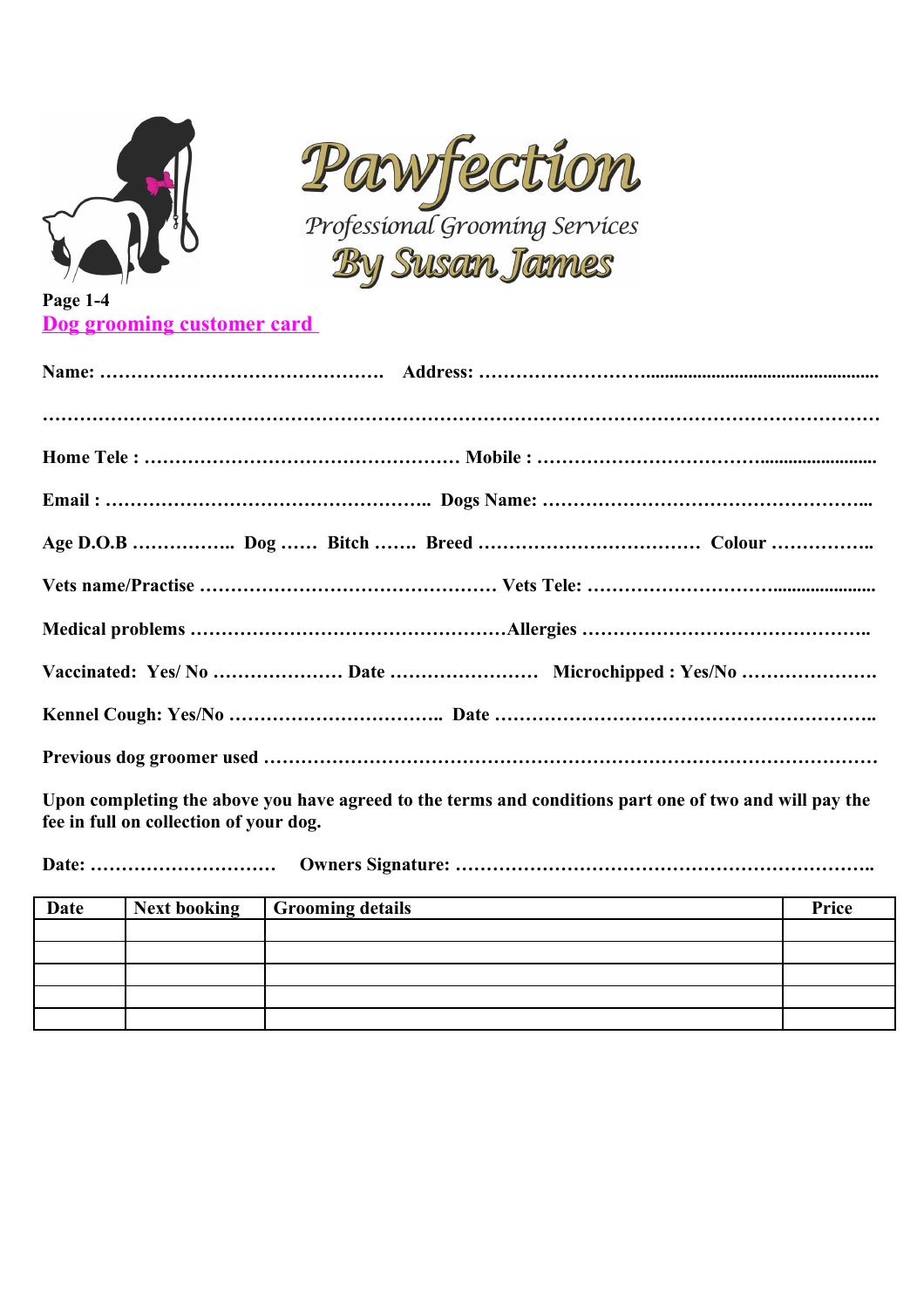# **Page 2-4**



**Terms and conditions by leaving your dog in my care you have agreed to these terms and conditions** 

# **Health and Medical Conditions**

Procedure within the grooming environment can be stressful for some dogs, especially for senior, young, overweight dogs or those with medical concerns. The process may expose unknown medical conditions or aggravate a current one during or after the groom. In the best interest of your pet this agreement will give Pawfection Professional Grooming services by Susan James permission to seek emergency veterinary treatment if I deem it necessary for whatever reason. I will do the best to contact you first, before taking your pet for treatment, however this may not always be feasible. Unless I am deemed to be negligent, all medical expenses are the responsibility of the owner. By agreeing to these terms and Conditions you are expressly agreeing to the following disclaimer.

## **Elderly, Infirm, overweight or Young Dogs Disclaimer**

A full groom can take in-excess of 3 hours and is physically demanding as well as stressful for some animals. Whilst Pawfection Professional Grooming Services by Susan James make every effort to provide additional support to elderly/infirm/overweight and young dogs. I cannot guarantee that your dog will be able to adequately support themselves for the duration of the groom, which may result in serious health risks. There is also an increased risk of other injuries such as cuts and grazes. Pawfection Professional Grooming Services by Susan James reserve the right to stop the grooming process at anytime with payment in full being due on collection

#### **Vaccinations**

By using my services. Owners confirm that their dog is up to date with their annual vaccinations against Canine Distemper, Infectious Canine Hepatitis, Leptospirosis, and Canine Parvovirus. An unvaccinated dog may put itself and others at risk. Pawfection Professional grooming services by Susan James, takes no responsibility for any dog that may contract any of the aforementioned diseases

# **Fleas and ticks**

Pawfection Professional Grooming services by Susan James is proud to be a tick/flea free environment. If your dog is known to have a parasitic infection, I ask that your grooming appointment is rescheduled to a time when your pet is free from said infection. 48 hours' notice must be provided to avoid a cancellation charge. I recommend that you contact your veterinary surgeon to provide you with the best recommended treatment. If fleas are found on your dog, I will use a flea shampoo and be required to do additional disinfection of our premisses and equipment. An additional charge of £15 will be charge to your bill. If ticks are found and additional charge of £15 will be charged to include removal. I will not be held responsible for any infection caused by tick or removal thereof.

# **Coat Condition**

Pawfection Professional Grooming Services by Susan James practice humanity over vanity. If I am presented with a neglected coat and believe, in my professional opinion, it is kinder to remove the coat than it is to de-mat this will be done in accordance with The Animal Welfare Act 2006. Whilst I will make every effort to identify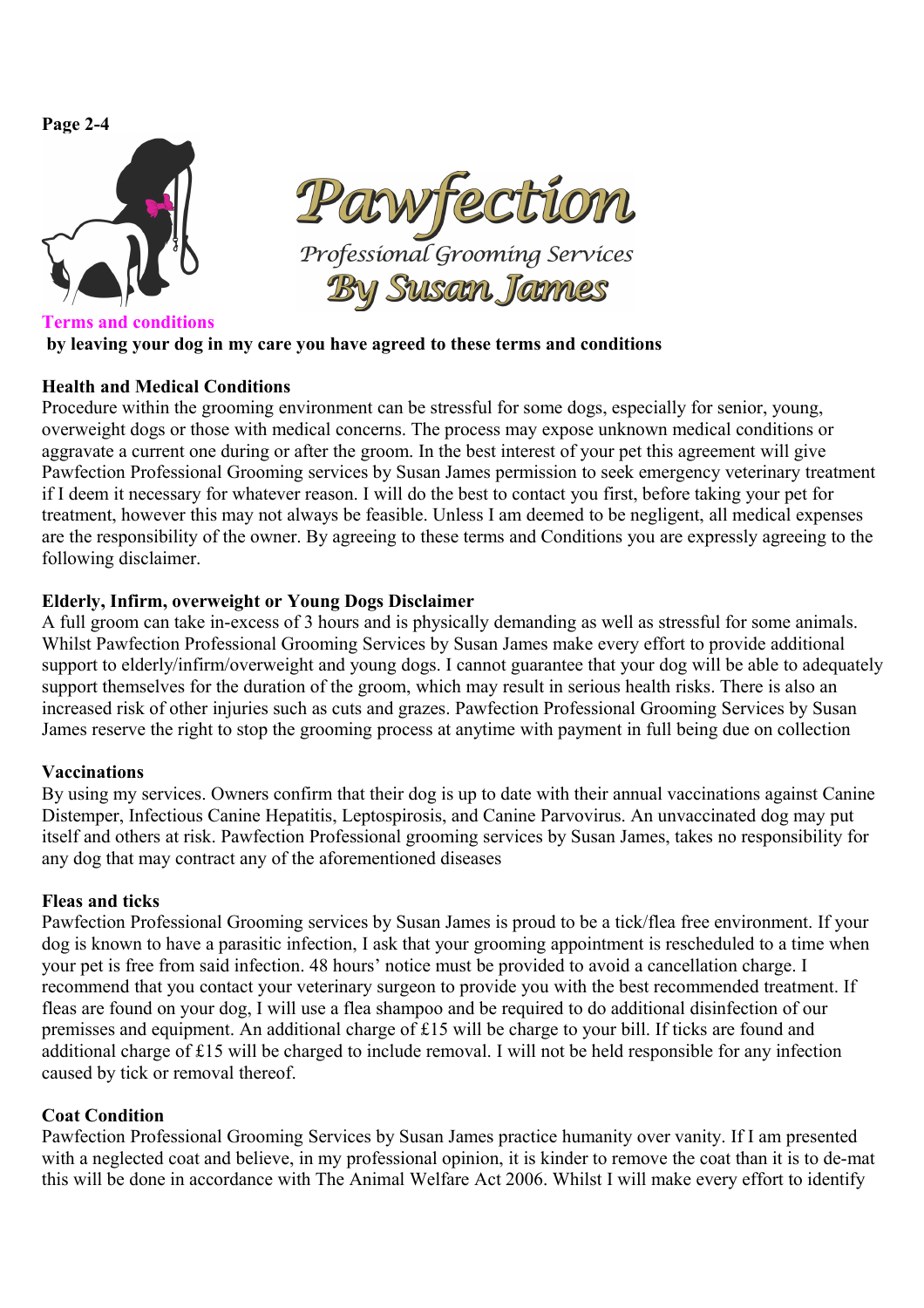#### Page 3-4

this as part of the pre-groom consultation and coat assessment there may be occasions where the degree of matting cannot be fully identified until I commence the groom

In this event I will make every effort to contact you however if this is not possible I will, in my professional opinion, do what I believe is in the best interest and welfare of the dog. By agreeing to these Terms and Conditions you are expressly agreeing to the following De-Matting disclaimer:

#### **De-Matting Disclaimer**

Under the Animal Welfare Act 2006, it is an offence to cause unnecessary suffering to an animal: - this includes prolonged 'de-matting' which is painful and detrimental to the welfare of the dog. If you bring in your dog with more than 15 minutes of de-matting work, I am required by the Act to clip your dog short humanely or refer you to your vet to do the same. I will only attempt to de-matt 5% of a dog – which equates to about 50p size mat behind each ear, same size in the armpits and perhaps one or two in the groin or tail area. I have assessed your dog's coat and found it to be matted, therefore it needs to be clipped short. This can be prevented by daily brushing with a slicker brush and comb. Will be happy to explain the correct way to brush your dog and suggest a grooming programme that will allow me to achieve the look you would like for your dog; this may involve more frequent visits to my salon and will certainly involve daily grooming at home. When a dog's coat becomes matted, it causes discomfort as the matts pull tightly on the skin and underlying health conditions may not be visible. When a matted coat is clipped short, it may occasionally reveal sore, reddened and irritated skin, this is due to the fact the skin has not been able to breathe, and air circulation is not restored. Clipping a matted coat can take longer and cause additional wear and tear on my equipment so a further fee may be chargeable in addition to the normal groom price.

The process of de-matting increases the risk of injury including but not limited to cuts and grazes, skin irritations, clipper burns, cause by the shortness of the clipper blades that will be used as well as possible haematomas or Capillary bleeding, this is when the blood vessels start to bleed due to the sudden rush of circulation when the skin has been restricted when matted, this can happen mainly to the ears as head shaking can cause a capillary bleeding when the matts have been removed. In addition, you may see some behavioural changes such as head shaking, excessive scratching, licking and "scooting". This is where the dog will scrape their back end on the floor to relieve itching and irritations. Should you have any concerns you should seek advice from your vet. Additional charges may be incurred due to the wear on equipment, additional products used, as well as time and skill needed to remove matting.

#### **Behavioural Charges**

**Aggression -** Owners have the obligation to inform Pawfection Professional Grooming Services by Susan James of any known aggressive behaviour traits their pet may have to other animals or humans. Specifically, the owner must inform Pawfection Professional Grooming by Susan James if they have been advised by previous groomers, or vets of any of the aforementioned behaviours.

**Nervous/Anxious Dogs** - Although Pawfection Professional Grooming Services by Susan James caters to dogs with nervous traits, owners have the obligation to inform me of any such behaviours in order for me to cater to their needs to the best of my ability.

Behavioural charges will be decided by Pawfection Professional Grooming Services by Susan James depending on the severity of the behaviour and the time, skill, and equipment required to groom the dog. If your dog should bite, you agree to be responsible for all related medical bills, loss of earnings and equipment damaged. I reserve the right to refuse services if I believe your dog may become a danger to itself or those within the salon. In the event any of these behaviours present during the groom the session may be stopped at anytime and the full fee charged.

Please toilet your dog before attending their appointment. Fouling in the salon may result in additional charges.